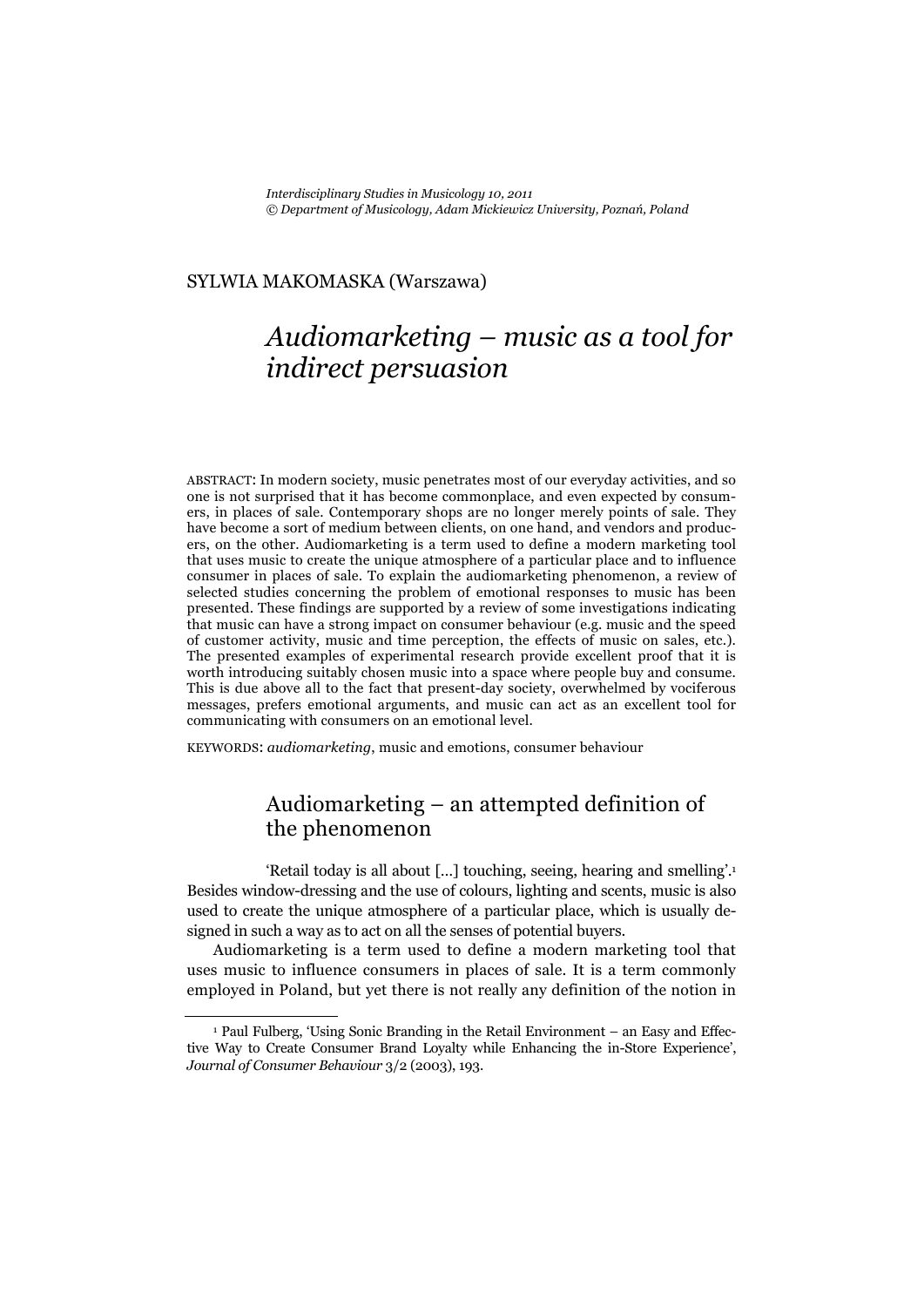the Polish academic literature. In the English-language subject literature, within the context of the use of music for marketing purposes, one finds such terms as 'branded music' and 'sonic branding', but it would seem an oversimplification to equate audiomarketing with these notions.

The term audiomarketing combines the words 'audio' and 'marketing'. The component 'audio' derives from the Latin 'audire', meaning to hear, to listen,<sup>2</sup> and in the case of audiomarketing it concerns mainly listening to music. In the quite voluminous subject literature, one encounters many definitions of marketing, which differ in terms of what a particular author considers to be the most essential features of the phenomenon. A classic approach is presented by the American scholar Philip Kotler, who emphasises that marketing is a social process, whereby particular individuals and groups obtain what they need. This process is based on the creation, offering and exchanging of products, as broadly understood.3 This is not an isolated opinion, since most authors4 describe marketing as a set of actions serving to satisfy the needs of target customers.

According to the classic approach, an essential tool in meeting this goal is a 'marketing-mix' – a combination of marketing instruments comprising the following elements (defined as 4P): product, price, place and promotion. In order to act effectively on the market, all these components must be integrated with one another, yet each of the instruments constitutes a separate sphere of influence. 'Product' is linked to such notions as market, range and packaging. 'Place' is connected with logistics, distribution channels and place of sale. 'Promotion', the system of marketing communication, comprises primarily advertising, personal promotion, sales promotion, public relations and personal sales.5

Audiomarketing may thus be defined as actions aimed at better satisfying the needs of clients by means of aural stimulation, and so first and foremost through music. From such a notion, it ensues that audiomarketing concerns the use of music in all possible promotional tools. In actual fact, however, this term is most commonly used to define marketing instruments that employ music in places of sale.

The first Polish supplier of audiomarketing services, the firm Internet Media Services S.A., founded in 2000, uses the term to define 'deliberate and orientated action aimed at exerting influence over the consumer's behaviour by

<sup>2</sup> Władysław Kopaliński, *Słownik Wyrazów Obcych i Zwrotów Obcojęzycznych* [Dictionary of foreign words and expressions] (Warszawa, 1985), 43. 3 Philip Kotler, *Marketing. Analiza, planowanie, wdrażanie i kontrola* [Marketing Ma-

nagement. Analysis, Planning, Implementation, and Control], trans. (Warszawa, 1999), 6. 4 See Kazimiera Kotra and Anna Pysz-Radziszewska, *Marketing w teorii i praktyce* 

<sup>[</sup>Marketing in theory and in practice] (Poznań, 2004), 13–14.

<sup>5</sup> Kotler, *Marketing. Analiza, planowanie, wdrażanie i kontrola*, 89–90.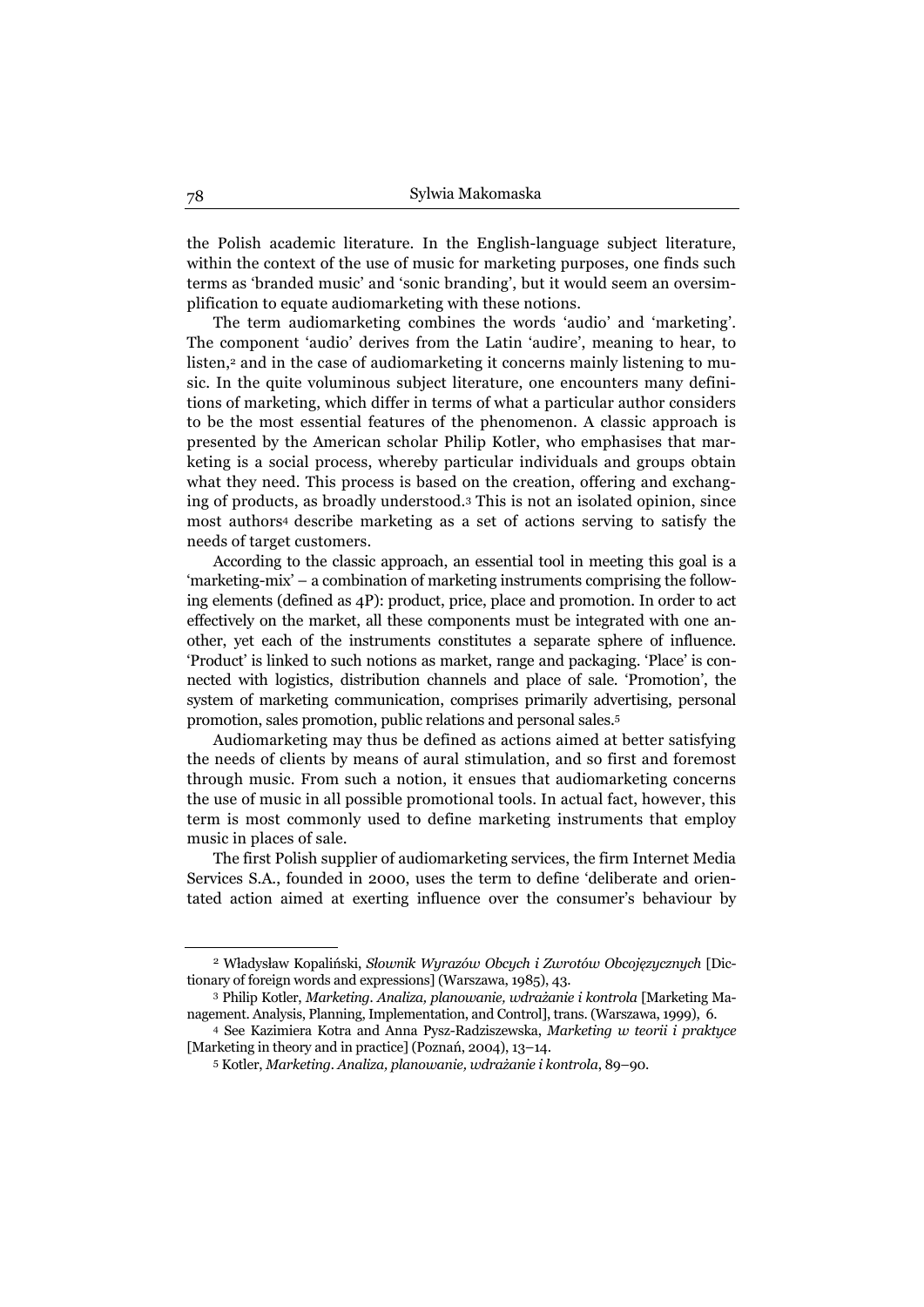means of music and audio advertisements'.6 This definition emphasises the influencing of the client through the aural sphere, but it omits to mention that audiomarketing concerns places of sale alone. Another company, Spin Media, which also provides services in audiomarketing, defines the phenomenon as 'managing the aural space in sales points or customer service points'.7 A similar understanding of audiomarketing has been put forward by Bogusław Kwarciak and Ewa Andora, who consider that the essence of this phenomenon is 'influencing the client through suitably chosen music and advertisements adapted to the place of sale'.8 Both these definitions stress the fact that this element of marketing strategy concerns places in which the client most often meets the producer. Thus audiomarketing is associated with shops (including shopping arcades, hyper- and supermarkets, and also niche shops) and places of service (including restaurants, hotels, beauty parlours and airports), and not television or radio advertisements. It also constitutes a combination of two instruments of marketing-mix: promotion, since music, as one of the elements creating the image of a brand or product, is used in marketing communication, and place, on account of the fact that audiomarketing is inseparably linked to the playing of suitably chosen music in places where purchases are made.

#### Modern places of sale – a brief profile

Contemporary shops are no longer merely points of sale. They have become a sort of medium between clients, on one hand, and vendors and producers, on the other – a medium that plays a key role in creating what is known as 'brand experience'.9 Frequently, an increasingly important role is played by the forging of an 'aura' around a product or service. This is intended to create such conditions that the potential buyer will notice that a given product is aimed just at him. In effect, the consumer finds himself not in an ordinary place of sale, but in a new world, created specially for him, in which he feels good, since all the elements are tailored to his personal profile. In communication with clients, the atmosphere in a shop has become a kind of 'silent language'.<sup>10</sup> In 1974, Philip Kotler<sup>11</sup> stated that the place of purchase was one of the most important components of a product. Interestingly, in some instances the shop, or more specifically its atmosphere, exerts a greater

<sup>6</sup> http://imspolska.com/pl/index.html, accessed 5 September 2009. 7 http://www.spinmedia.pl/, accessed 27 August 2009.

<sup>8</sup> Quoted at http://www.nf.pl/News/942/Tylko-wlasciwa-muzyka-we-wlasciwym-miejscu -moze-zwiekszyc-sprzedaz/, accessed 27 August 2009. 9 Fulberg, 'Using Sonic Branding', 194.

<sup>10</sup> Philip Kotler, 'Atmospherics as a Marketing Tool', *Journal of Retailing* 49/4 (1973– 1974), 48.<br><sup>11</sup> Ibid.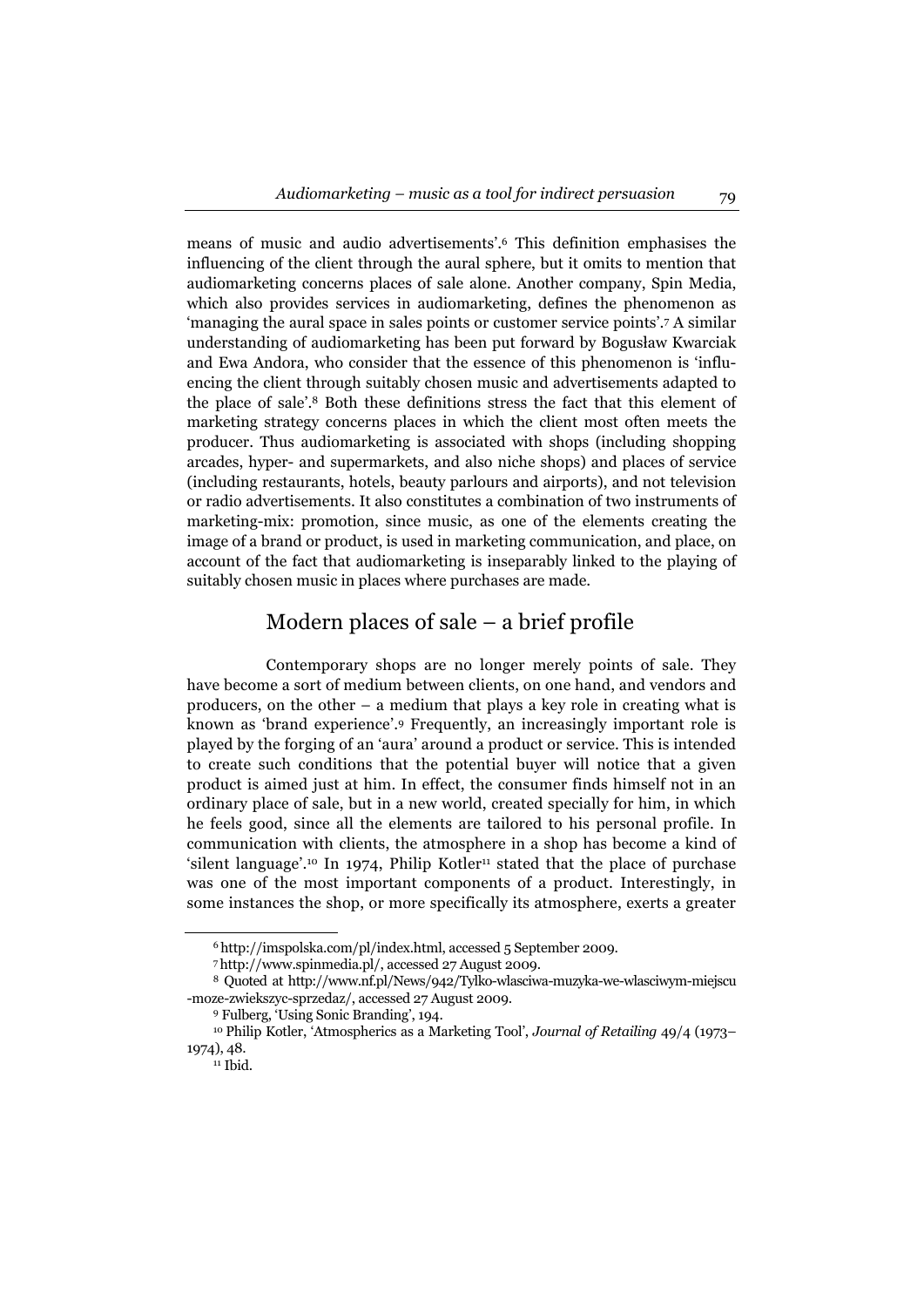influence over the purchasing decisions of a consumer than the commodity itself. In extreme takes on this aspect, it is considered that the atmosphere is the primary product bought by the client.

It is also worth nothing that research has shown it is in the place of sale (and so usually in a shop) that seventy per cent of purchasing decisions are made.12 What is more, as TNS OBOP research has shown, almost seventy per cent of Poles buy on impulse.13 So from the point of view of the managers of brands and places of sale, it is worth investing in tools that both create an exceptional atmosphere in a particular place and also have a direct influence on a consumer's behaviour. One such instrument is undoubtedly music, which has become an inseparable part of the modern place of sale.

# The effect of music on emotional reactions – selected examples

One property of music that is readily used for marketing purposes is the fact that it is one of those stimuli that usually arouse positive emotions in people. Some quite interesting observations ensue from the very definition of emotions. An emotion is characterised as a complex, individual mental process in which a role is played by both environmental stimuli and physiological variables. Interestingly, emotions can stimulate an organism into action,14 and they can also trigger 'physiological changes activating the organism and placing it in a state of readiness […] alter perceptions […] restrict the effectiveness of thought processes, blunting criticism in a particular way, making it easier to remember those situations in which they appear.'15 One should bear in mind, however, that these are quite short-lived, ephemeral states, and so when listening to music we are dealing more often with moods that are less intense than emotions, but more durable and unchanging. The complex range of issues connected with the sources of emotions aroused by music has been addressed by such scholars as Leonard Meyer and John Sloboda.16

<sup>12</sup> Robert Liljenwall, *The Power of Point of Purchase Advertising: Marketing at Retail* (Washington, 2004), 26. 13 TNS OBOP market research, 'Produkty impulsowe – nieplanowane zakupy' [Impulse

products – unplanned purchases], September 2004, quoted at http://www.tns-global.pl /centrum/2005/2005-01#926, accessed 19 September 2009. 14 Philip Zimbardo, *Psychologia i życie* [Psychology and Life], trans. Janusz Stawiński

<sup>(</sup>Warszawa, 1997), 665. 15 Mirosław Laszczak, *Psychologia przekazu reklamowego* [The psychology of the mes-

sage of advertising] (Kraków, 1998), 126–127. 16 Leonard Meyer, *Emocje i znaczenie w muzyce* [Emotion and Meaning in Music] ,

trans. Antoni Buchner and Karol Berger (Kraków 1974); Also John Sloboda, *Poznanie, emocje i wykonanie: trzy wykłady z psychologii muzyki* [Cognition, emotions and per-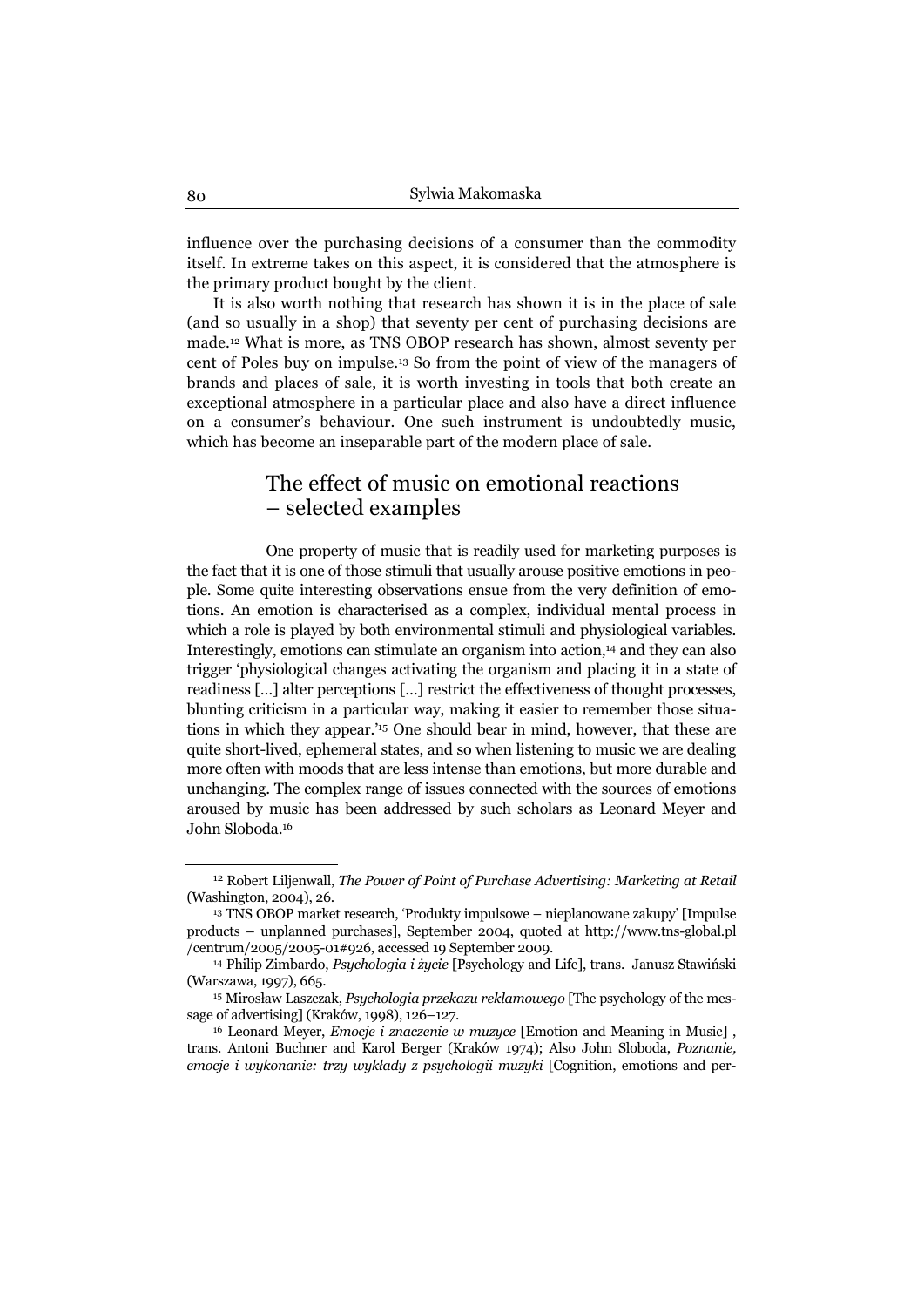The fact that sounds affect a variety of human reactions is incontrovertible, and it has been confirmed by a great deal of research, some of which seems particularly crucial from the point of view of audiomarketing. In 1994, for example, Claudio Robazza, Claudio Macaluso and Valentina D'Urso tried to find an answer to the question as to whether age, sex and musical training have any effect on the interpretation of the emotions of a given passage of music.17 It turned out that none of the factors enumerated above acts directly on our understanding of the emotional message of music. This may confirm the hypothesis that the emotional force of music is perceived irrespective of the listener's age and sex.

The question of the innate understanding of the emotional message of music was addressed by Antoinette Bouhuys, Gerda Bloem and Ton Groothius.18 In research from 1995, they used two fragments of classical music, one of which was perceived as sad, the other as cheerful. While the music was being listened to, the participants in the experiment were shown happy, sad or neutral faces. Interestingly, it turned out that when listening to sad music, the participants described a neutral or sad face. The results of this experiment demonstrated that the music one hears may influence one's perception of other elements of reality, which confirms the essence of the effects of audiomarketing, and so the use of sounds to manipulate the perception of the space that surrounds us.

In 1995, Steven M. Smith carried out research that would appear to be particularly interesting in respect to audiomarketing. It concerned the question of context-related memory. There have been many attempts to study this phenomenon, in various situations in which music was usually employed as a memory stimulus. In his experiment, Smith addressed the question of the influence of background instrumental music on how we remember certain content. It turned out that a situation where the same music was played during both revision and an examination made it possible to remember the greatest amount of content. By contrast, when exam candidates heard different music in the two experimental situations, it was markedly more difficult for them to recall that content.19 In the context of audiomarketing, it may seem justifiable to conclude that music originally heard in a point of sale ought to remind the consumer of that place when he hears it again.

 $\overline{a}$ 

formance: three lectures in music psychology], trans. Andrzej Miśkiewicz (Warszawa, 1999). 17 Claudio Robazza, Claudio Macaluso and Valentiono D`Urso, 'Emotional Reactions to

Music by Gender, Age and Expertise', *Perception and Motor Skills* 79 (1994), 939–944. 18 Antoinette L. Bouhuys, Gerda M. Bloem and Ton G. G. Groothius, 'Induction of De-

pressed and Elated Mood by Music Influences the Perception of Facial Expressions in Healthy Subject', *Journal of Affective Disorders* 33 (1995), 215–226. 19 See Fulberg, 'Using Sonic Branding'*,* 196.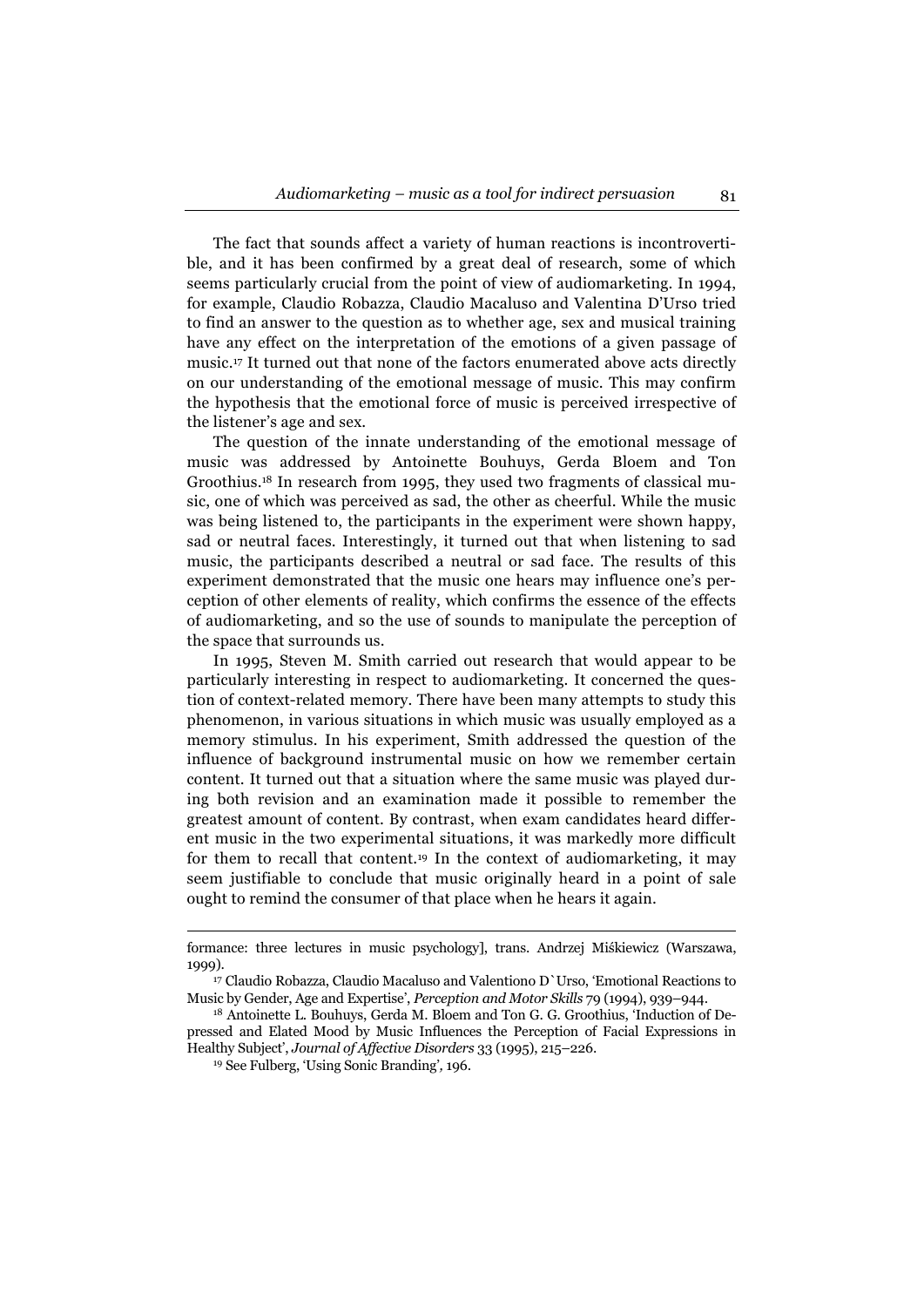This research shows that music can act as an excellent tool for communicating with consumers on an emotional level, since it fulfils a crucial role as a factor affecting the context of that communication. On the other hand, music only becomes an effective tool for communication when its use is carefully planned.

# The influence of emotions aroused by music on consumers' behaviour in a shop

In modern society, music penetrates most of our everyday activities, and so one is not surprised that it has become commonplace, and even expected by consumers, in places of sale. Marketeers very quickly understood that music was a perfect tool for influencing a client's behaviour; hence research was undertaken into the effect of music in places of sale or consumption.

In 1966, Patricia Smith and Ross Curnow<sup>20</sup> conducted research into behavioural reactions triggered by music in a shop. In two places of sale, loud and soft music was played. The experiment showed that the level of loudness correlated to the time spent on shopping, with sales per minute considerably greater when loud music was played in the shop. This was due to the fact that when the intensity of the sound was greater, clients spent less time in the shop and so made their purchases more quickly. It also turned out that there was no link between music and the average amount sold per person or the clients' satisfaction.

The relationship between the tempo of music and the behaviour of consumers in a supermarket was investigated by Ronald Milliman.<sup>21</sup> An experiment was carried out in three different contexts: without music, with music at a slow tempo and with music at a quick tempo. The results showed that with slow music the movement in the shop was slower, and sales rose thirty-eight per cent compared to the daily average, whereas quick music considerably increased the speed at which shoppers moved about and so also the turnover of clients. In 1986, Milliman conducted similar research in a Texas restaurant.22 The results proved quite similar: the pace of eating slowed and increased under the influence of slow and quick music respectively, although the number of meals consumed remained the same. Interestingly, in the case of slow pieces of music, the consumption of alcoholic drinks rose.

<sup>20</sup> Patricia Smith and Ross Curnow, 'Arousal Hypothesis and the Effects of Music on Purchasing Behavior', *Journal of Applied Psychology* 50 (1966), 255–6.<br><sup>21</sup> Ronald E. Milliman, 'Using Background Music to Affect the Behavior of Supermarket

Shoppers', *Journal of Marketing* 46 (1982), 86–91.<br><sup>22</sup> Milliman, 'The Influence of Background Music on the Behavior of Restaurants Pa-

trons', *Journal of Consumer Research* 13 (1986), 268–269.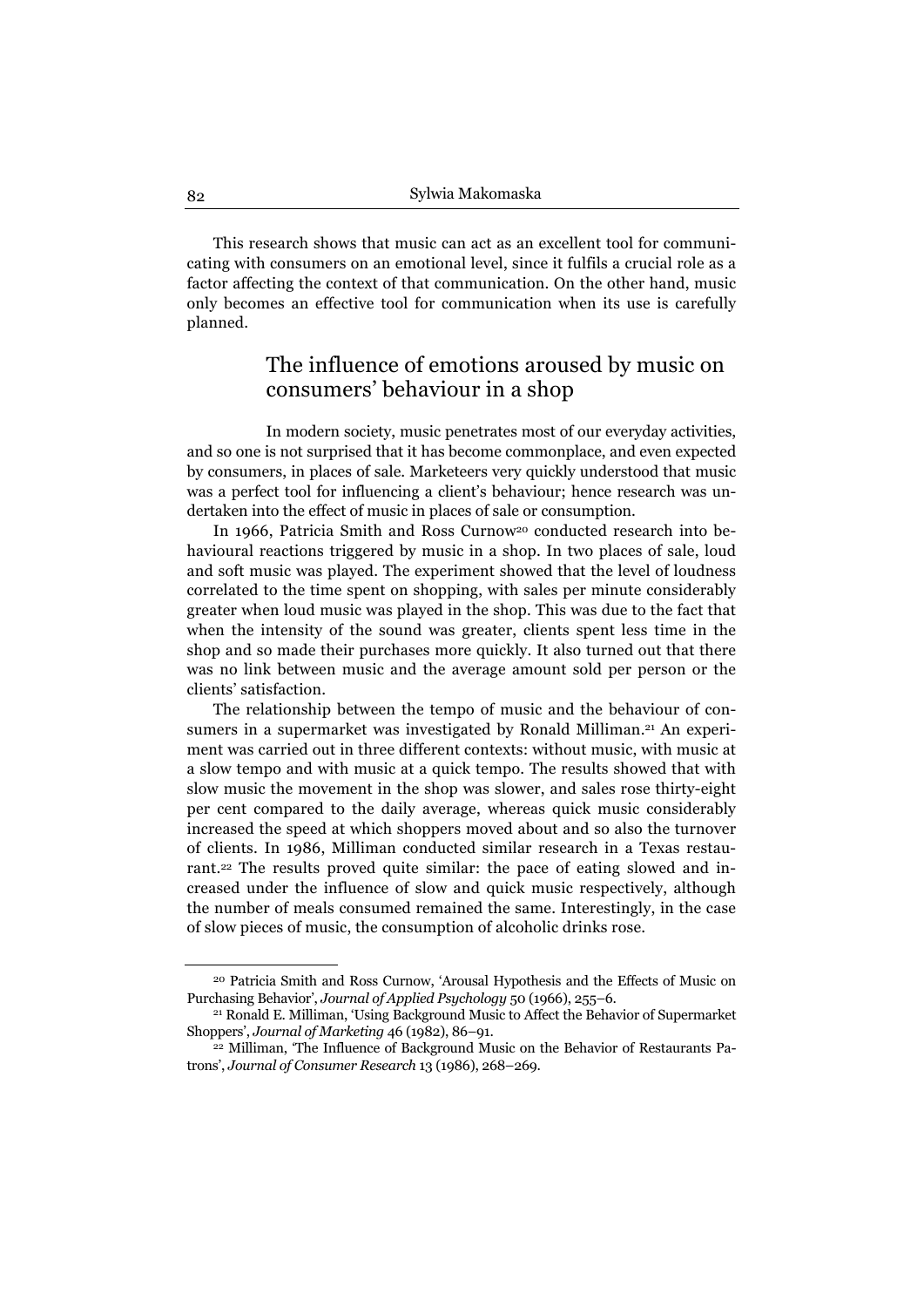Richard Yalch and Eric Spangenberg carried out several experiments based on Milliman's research, addressing the question of the influence of different kinds of music on the behaviour of consumers in a shop. For example, in tests from 1988 they compared the effect of soft instrumental music and the latest hits on two groups of clients: up to twenty-five years of age and older.23 It turned out that the younger consumers had the impression that they spent more time in the shop when they heard instrumental music in the background, whilst the older shoppers had a similar impression when listening to popular hits. On the basis of these results, the scholars advanced the conclusion that when shoppers encounter factors to which they are unaccustomed, they experience a subjective sense of time slowing down.

# The effects of audiomarketing – a survey of selected research

These examples show beyond doubt that music played in a shop influences consumers' behaviour, and the results obtained during the experiments have helped experts to select music appropriate to a particular place. Another interesting aspect of the research is the attempt to define the measurable benefits for firms employing audiomarketing in a place where their products are sold.

It turns out that music in shops and service points is one of the factors influencing clients' perception of a brand. This has been confirmed by research such as that carried out by three scholars from the University of Leicester, Adrian North, David Hargreaves and Jennifer McKendrick, who in 1997 ran tests in a chain of sports shops.24 The aim of the experiment was to see how consumers perceived a given shop when music of different styles was played in the background. The results of this research showed that although clients responded negatively when asked whether music was an important element in a shop, their perception of that place differed according to the kind of music being played. Clients described the shop as 'relaxed and modern' when fastmoving energetic music was played in the background. Meanwhile, when shoppers heard slow rock music coming out of the store speakers, they deemed the shop 'uninteresting and drab'. The research shows unequivocally

<sup>23</sup> Richard Yalch and Eric Spangenberg, 'An Environmental Psychological Study of Foreground and Background Music as Retail Atmospheric Factors', in *AMA Educators' Conference Proceedings,* ed. A. Walle (Chicago, 1988), 106–110. 24 Adrian North, David J. Hargreaves and Jennifer McKendrick, 'The Perceived Impor-

tance of in-Store Music and Its Effects on Store Atmosphere', 1997; quoted from 'Benefits of Using Music in Your Business' [e-publication], http://www.prsformusic.com/Site CollectionDocuments/Benefits%20of%20using%20music%20in%20your%20business.pdf, accessed 27 July 2009.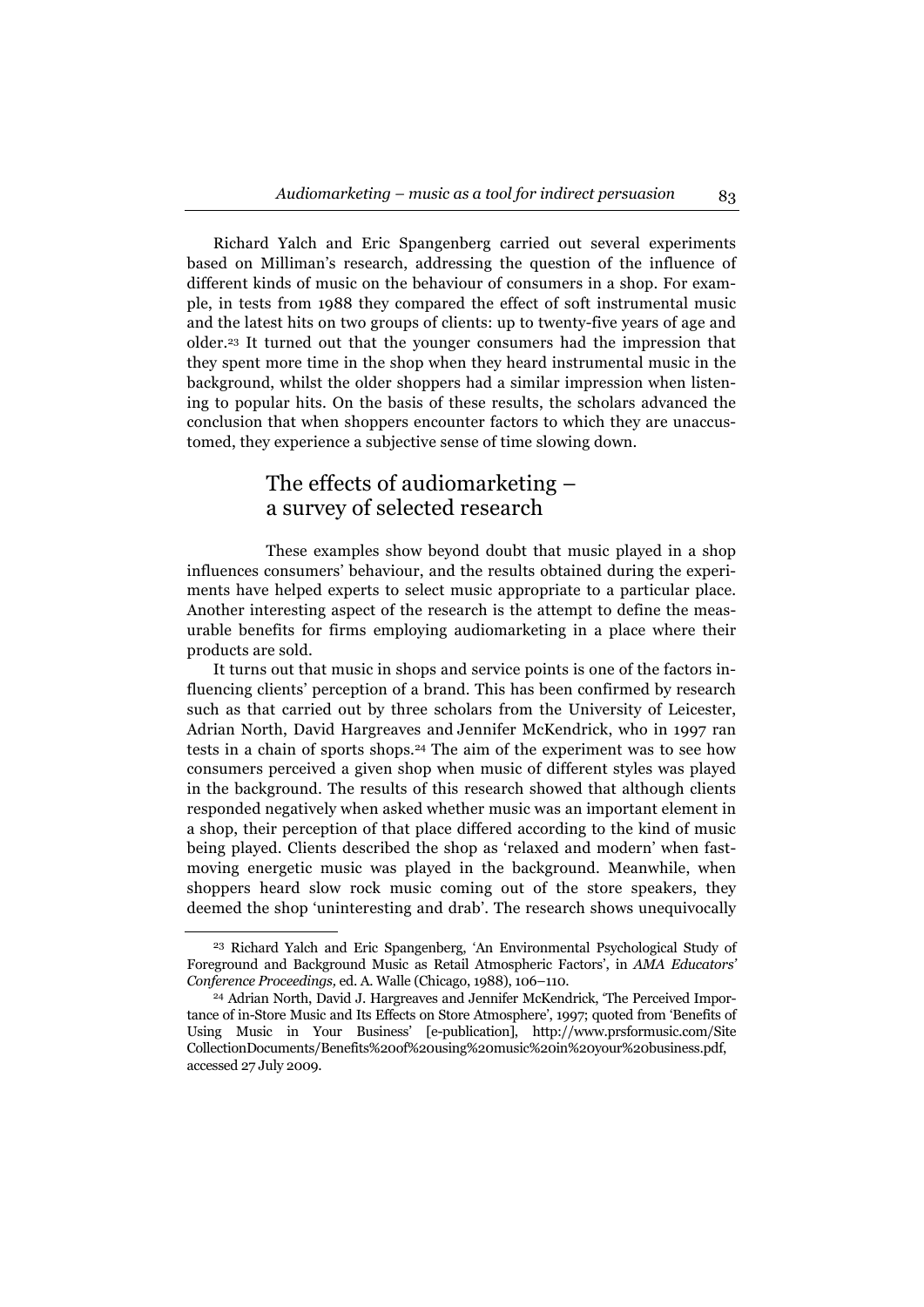that even when clients are not aware of the fact, music influences how they perceive and assess a particular shop.

The examples of research described above confirm that music in a shop influences consumers' behaviour. However, one may also cite experiments that show a direct effect of music on clients. In 1999, North, Hargreaves and McKendrick conducted their now famous research into the buying of wine by supermarket shoppers.25 In this experiment, for two weeks, typically French and typically German music was played in the wine department in alternation. It turned out that the sales of French wine were greater than the sales of German wines when French music was played and vice versa – when shoppers heard German music, they bought more German wines. On leaving the shop, the shoppers were unaware that the music had influenced their buying decisions. The results of this experiment confirmed that music can play a crucial role even in respect to specific product selections, in a way of which the buyers are unaware. The authors of the research had certain doubts as to whether such actions were ethical, but that does not alter the fact that by means of specific music some clients could be manipulated into buying a product 'tipped' by those conducting the experiment.

Adrian North and his colleagues were not the first to examine wine sales in their research. For example, in an experiment carried out in 1993, Charles Areni and David Kim tested the influence of different types of music on the behaviour of clients of a wine store.26 Over the course of two months, two kinds of music were played: classical and 'top of the pops'. It turned out that shoppers spent more money when classical music was played in the shop. In addition, the results of the experiment suggested that clients listening to classical music bought not more wine, but more expensive wine. These conclusions are crucial from the point of view of audiomarketing, since they highlight the role of music in creating the atmosphere of a sales place. It seems that the melodies heard by clients are more convincing when they are suited to the character and context of a given place. The clients who heard classical music probably felt in a more intimate and elegant mood, since that is how classical music is perceived. So the surroundings of wine and classical music made consumers choose dearer wines.

The research described here shows that music in a place of sale can influence the perception of a brand, forge an atmosphere and make shoppers' time more pleasant. Moreover, an appropriate choice of background music for a

<sup>25</sup> Adrian C. North, David J. Hargreaves and Jennifer McKendrick*,* 'The Influence of in-Store Music on Wine Selections', *Journal of Applied Psychology* 84 (1999), 271–276.<br><sup>26</sup> Charles Areni and David Kim, 'The Influence of Background Music on Shopping Be-

havior: Classical Versus Top-Forty Music in a Wine Store', *Advances In Consumer Research* 20 (1993), 336–340.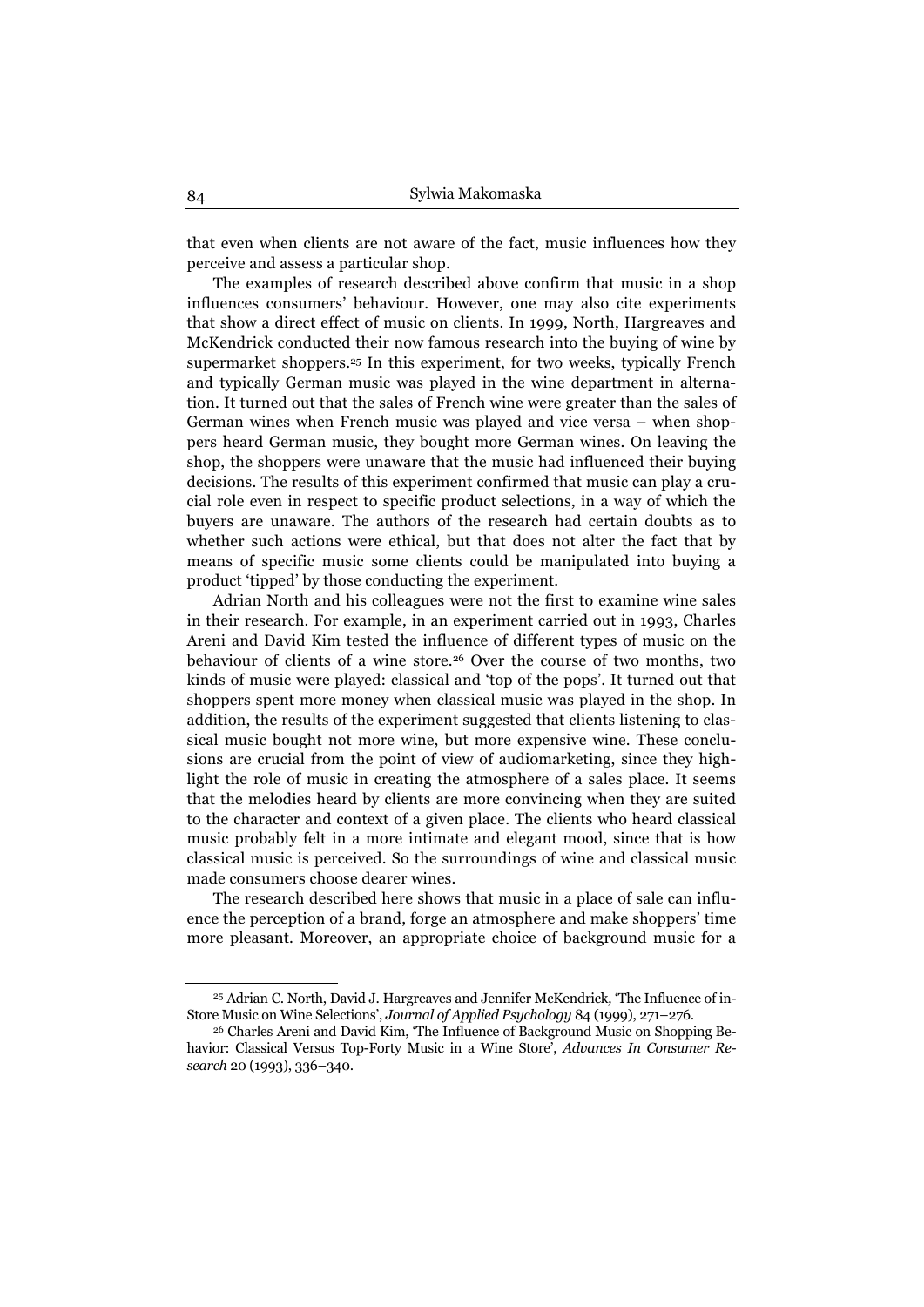particular shop favours specific purchasing behaviour and extends or shortens the time spent shopping.

#### Conclusion

The presented examples of experimental research provide excellent proof that it is worth introducing suitably chosen music into a space where people buy and consume. This is due above all to the fact that presentday society, overwhelmed by vociferous messages, prefers emotional arguments, and music is one of those stimuli that evoke a good mood in people. It is just such stimuli that are designed to make a consumer feel a pleasurable state and wish to feel it again. In effect, music, which is always accompanied by some emotions, helps to create a friendly attitude, and even loyalty, towards a brand. By means of aural stimuli, it is possible to arouse a sense of confidence and security, 'to relax, induce into action and even influence a particular perception of a space and time'<sup>27</sup> – and that is exactly what is sought by those concerned with the marketing of a given product or service.

As a means of communicating with clients, music in places of sale is becoming increasingly widespread, and so one should not be surprised that consumers even expect to find music in shops and may feel ill at ease if it is absent. However, one should bear in mind that the choice of sounds for a particular place should not be random, but must be based on a well conceived and thoroughly elaborated plan.

In the opinion of audiomarketing specialists, 'the influence of music on increasing sales can be noted only when it is ideally suited to the target group'.28 Another crucial step in preparing a strategy for an audiomarketing campaign is to investigate what music those persons prefer. Ultimately, marketeers must ask themselves the question as to what role music is to fulfil in communication with the client.

The question of how to create programmes of music tailored to specific places of sale is a separate, but equally fascinating, issue. It is worth mentioning that music programmes suited to a particular place are produced by specialist firms employing experienced music consultants who keep abreast of the music market. In addition, these firms have at their disposal the requisite technical tools (including the programme RCS Selector), and they usually collaborate with market research companies which carry out the necessary specialist research into such things as consumers' musical preferences. 'The

27 Marek Śliperski, 'Zmysł słuchu wspiera kreację wizerunku' [The sense of hearing helps create image] [e-publication] http://www.gu.com.pl/index.php?option=com\_ content&task=view&id=7306&Itemid=146, accessed 5 September 2010. 28 http://ims.com/pl/index.html, accessed 15 September 2009.